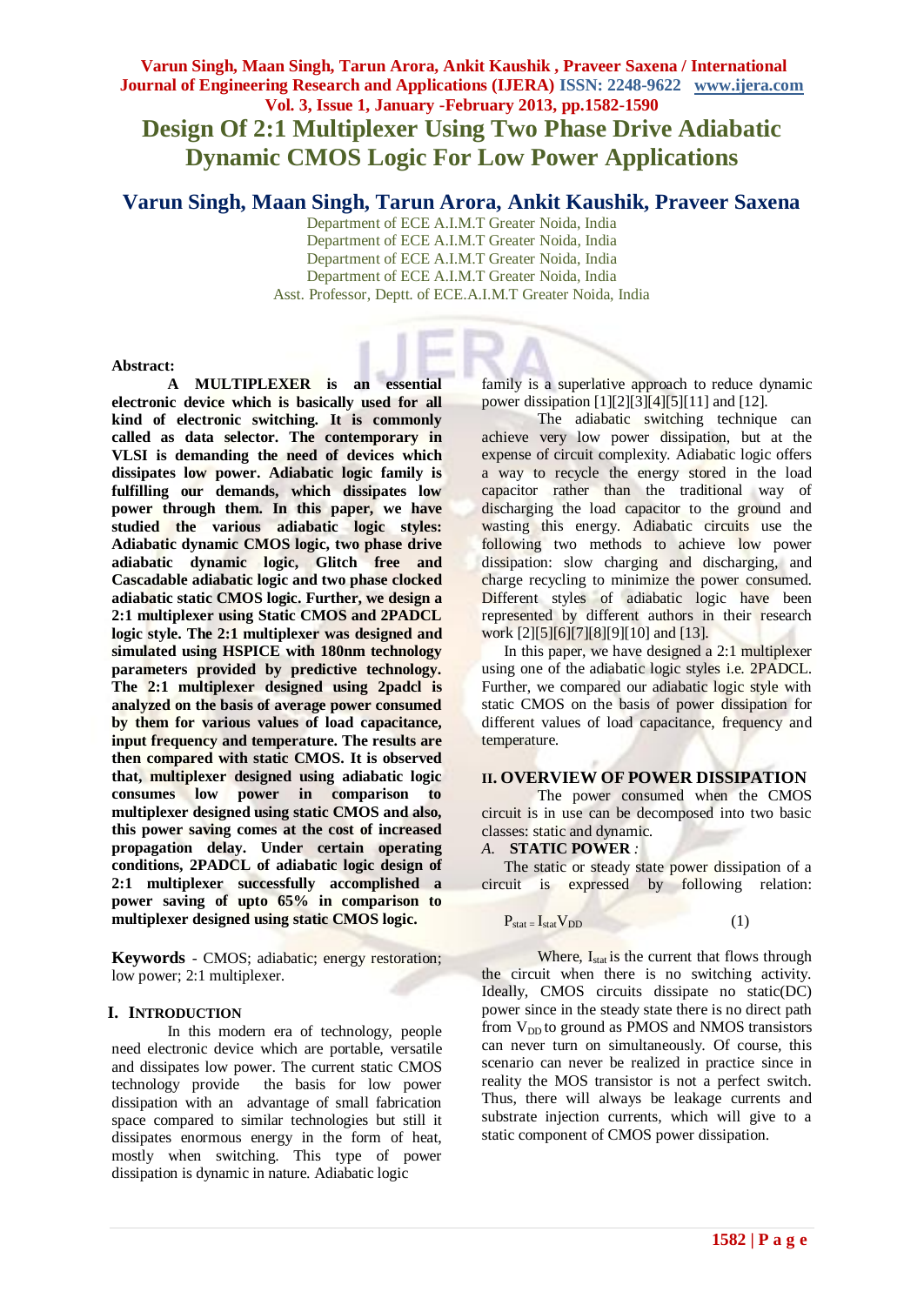#### *B.* **DYNAMIC POWER :**

The dynamic component of power dissipation arises from the transient switching behavior of the CMOS device. It can be further divided in two categories: Switching Power, Short circuit Power and leakage current.

Switching power is the power dissipated in MOSFET resistances while charging or discharging the load capacitances.

At some point during the switching transient, both the NMOS and PMOS devices will be turned on. This occurs for gate volatges between  $V_{tn}$ and  $V_{DD}$ ,  $V_{tp}$ . During this time, a short-circuit exists between  $V_{DD}$  and ground and the currents are allowed to flow[11].

The dynamic or switching power dissipation of a circuit is expressed by the following realtion:

$$
P_{dyn} = \alpha CV_{DD}^2 f.
$$

$$
p_{\rm DD}f. \tag{2}
$$

Where,  $\alpha$  is the switching activity which goes from 0 to 1 for every transition, C is the load capacitance,  $V_{DD}$  is the power supplied to the circuit and f is clock frequency.

As power dissipation due to leakage depends upon material used, so it is impossible to gain control over static power dissipation whereas power dissipation due to switching, logic activity and glitches is dynamic in nature and can be controlled using suitable methods.

#### **III. ADIABATIC LOGIC**

The term "adiabatic" comes from thermodynamics, used to describe a process in which there is no exchange of heat with the environment. The adiabatic logic structure supports reducing the power dissipation across the device. Adiabatic logic is a potential successor for static CMOS design when it comes to ultralow power energy consumption. Future development like the revolutionary shrinking of the minimum feature size as well as the revolutionary novel transistor concepts will change the gate level savings gained by adiabatic logic [9].

Basically, adiabatic logic uses "reversible logic" to conserve energy. So they conserve charge by following key rules:

- Slow charging and discharging.
- Charge recycling to minimize the power consumed.

# **IV. CHARGING/DISCHARGING PROCESS IN STATIC CMOS AND ADIABATIC LOGIC STYLE [9][11]**

#### **CHARGING/DISCHARGING IN STATIC CMOS:**

The power dissipation in Static CMOS is static and dynamic. As static power dissipation totally depends on the material used, so we are left with dynamic power dissipation, which is needed to charge and discharge the capacitive nodes in the circuit and hence is the major factor of power dissipation in Static CMOS. To charge the capacitive node upto supply potential of  $V_{DD}$  an energy  $E =$  $CV<sup>2</sup><sub>DD</sub>$  is needed from the power supply. When input is low, PMOS turns ON and one half of this energy  $(E = CV<sup>2</sup><sub>DD</sub>)$  gets temporarily stored in load capacitor and other half gets dissipated as heat due to the ON resistance of PMOS transistor. Now, when input gets high, NMOS turns on and discharges the energy stored in load capacitor from potential of  $V_{DD}$ to ground and as heat. So, during a complete cycle of charging and discharging, the energy equivalent  $E =$  $CV<sup>2</sup><sub>DD</sub>$  is drawn for power supply and is dissipated as heat [9][11].

#### **ADIABATIC CHARGING/DISCHARGING:**

Charging in static CMOS suffers from high potential across the switching device due to abrupt supply of power. Adiabatic logic does not abruptly switch from 0 to  $V_{DD}$  and vice versa. They use a ramp voltage to charge the capacitor to  $V_{DD}$  and recover energy from the output. The ramp voltage is generated using a time varying source to charge a capacitor. This time varying source slowly rises towards high potential ensuring no high potential across the switching device. The charging of adiabatic logic is shown in the figure 1[11]:



Figure 1: Adiabatic Charging.

R is the resistance in the charging path across the circuit, consists the ON resistance of the PMOS transistor in the charging path. So the current will be [11]:

$$
I = C_L V_{DD}/T
$$
 (3)

Thus energy dissipated during charging can be written as [11]:

$$
E_{\text{Diss}} = (RC_{L}/T)C_{L}V_{\text{DD}}^{2}
$$
 (4)

Whole process consists of charging and discharging. Discharging process will also led to same amount of energy dissipation, so the overall dissipation of energy across adiabatic logic can be represented as [11]: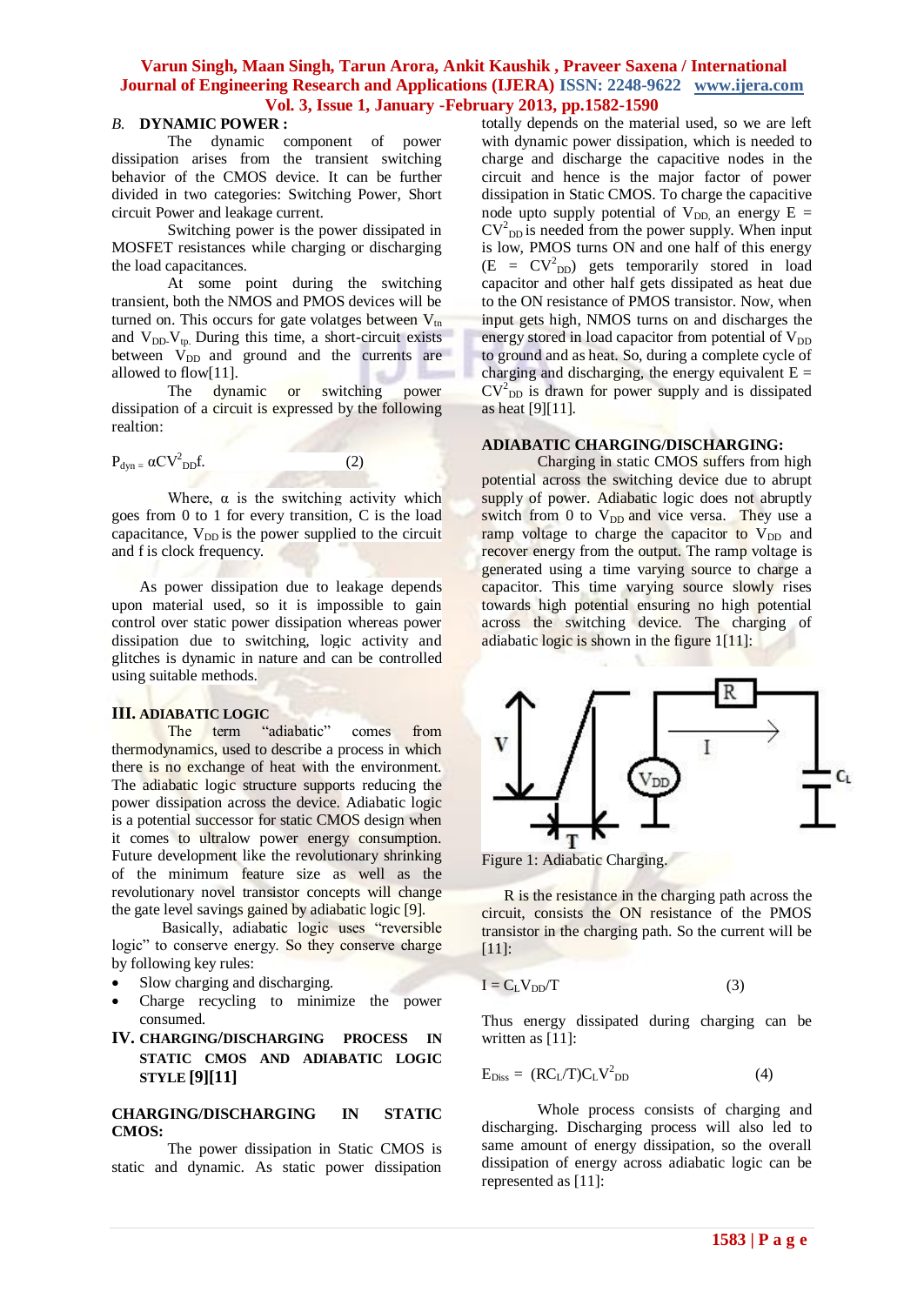$$
E_{\rm DISS} = 2 (RCL/T)CLV2DD
$$
 (5)

From equation (3), we can see that slower the circuit is charged, less will be the energy dissipated across the circuit. Larger the value of T, less will be the power dissipation.

# **V.ADIABATIC LOGIC STYLES**

In recent years, many adiabatic logic styles have been described by different researchers in their research works Different styles of adiabatic logic have been represented by different authors in their research work [1][2][5][6][7][8][10] and [13]. These adiabatic logic styles differ in their circuit complexity and number of power clocks. Due to the different circuit complexity and different number of power clocks, adiabatic logic differs in their working process and gives different advantage over one another for different applications. The adiabatic logic can easily be derived from known static CMOS without doing any much change in the configuration. In this section we will study about following adiabatic logic styles: adiabatic dynamic CMOS logic, two phase drive adiabatic dynamic CMOS logic, glitch free and cascadable adiabatic logic, two phase clocked adiabatic static CMOS logic.

#### **A. Adiabatic dynamic CMOS logic(ADCL)**

Adiabatic dynamic CMOS logic was proposed by K. Takahashi and Mizunuma [5]. It is a diode based adiabatic logic which uses one power clock and is used for low power applications. The clock used is either sinusoidal or triangular. It uses two rectifying diodes, one each in charging and discharging path to control the charge flow. We have used MOSFET as diode by shorting gate and drain of MOSFET together. The sources that may cause energy dissipation in this logic family are threshold voltage of MOSFET, diode cut in potential and energy dissipated in resistance of MOS devices. The use of slowly varying power clock ensures the small energy dissipation across the ON resistance of MOS devices [9].

This logic style comes with major drawbacks: the problem of delay associated with it [5]. The propagation delay in this logic family depends on period/frequency of power clock. Beside the delay problem, it also requires a load capacitor to hold the output. The schematic of an inverter using this logic family along with resulting waveforms after simulation is shown in fig.2 [5] [9]:



Figure 2: ADCL inverter.

The resulting simulations of ADCL are shown below in fig.3:



Figure 3: Waveform after simulation.

B. Two phase drive adiabatic dynamic CMOS logic(2PADCL)

The problem associated with ADCL is its delay. To overcome this delay, Y. Takahashi et al [13] introduced 2PADCL. The two phase drive adiabatic dynamic CMOS logic resembles the behavior of static CMOS. It uses complementary two phase supply with 180° phase shift. These supplied clock waveforms consists of two modes "evaluation" and "hold" [9]. When both power supplies,  $V_{c1k}$  and  $V_{\rm clk}$ ' are in evaluation mode, there is an conducting path in either PMOS devices or NMOS devices. Output node may evaluate from high to low or low to high or will remain unchanged. Output node will hold its value when  $V_{clk}$  and  $V_{clk}$ ' are in hold mode. Circuit nodes are not necessarily charging and discharging every clock cycle, reducing the switching activity. Reducing the switching activity leads to the faster performance of 2PADCL in comparison to ADCL circuits [13].

The threshold voltage of MOSFET, diode turn on voltage and dissipation across conducting MOSFETs are the major sources of energy dissipation in 2PADCL. The schematic of an inverter using this logic family along with resulting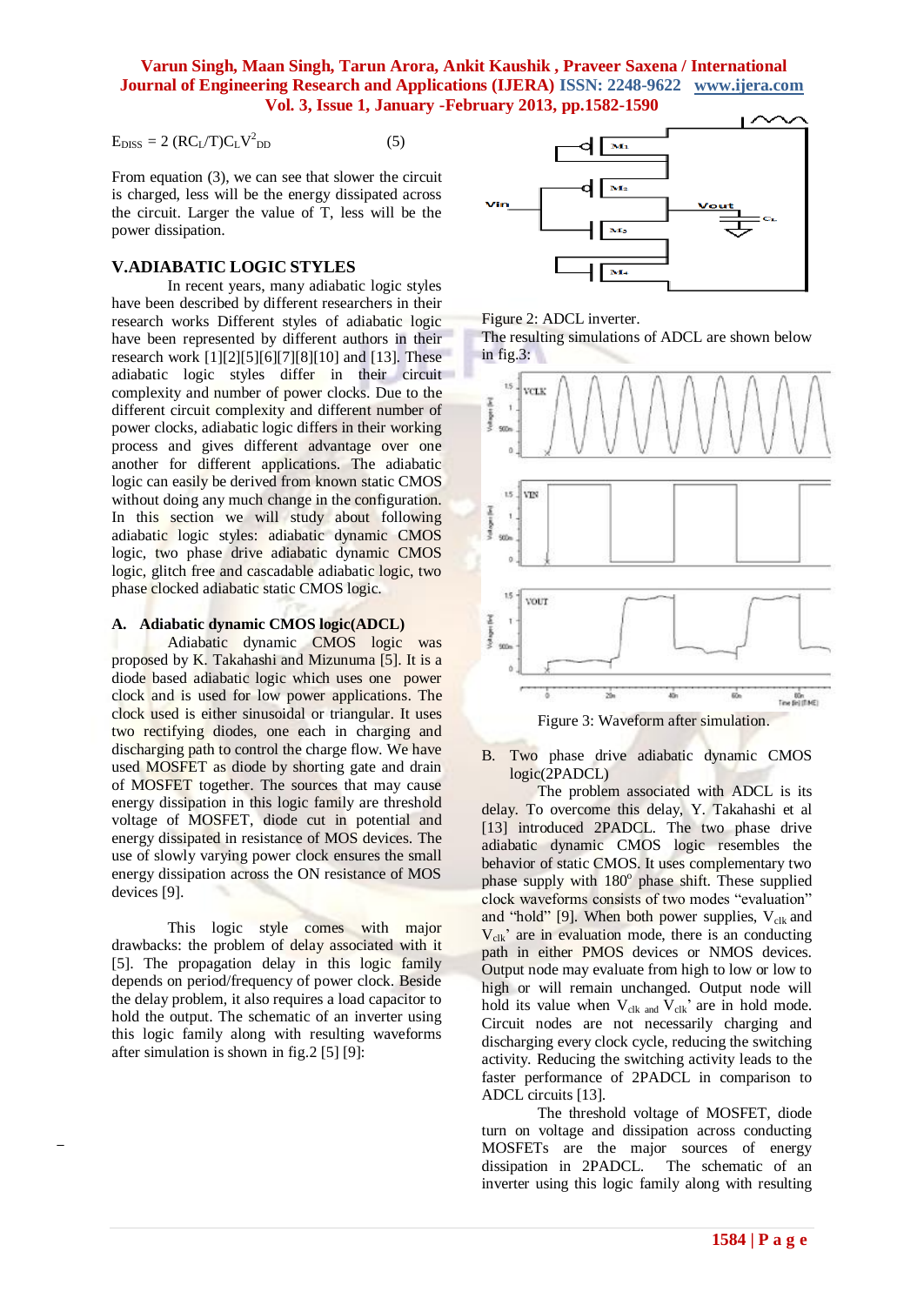waveforms after simulation is shown in fig. 4 [9] [13]:







#### **C. Glitch free and cascadable adiabatic logic(GFCAL)**

This logic family was introduced by Reddy, Satyam and Kishore et al [10]. GFCAL is simple and does not require complimentary signals or complex clocking. It uses single clock signal as supply and uses rectifying diodes at both charging and discharging path, so that ripples does not occur and it becomes suitable for cascadable operations [10]. Like 2PADCL, we have used MOSFET as diode by shorting gate and drain.

Its drawback is the use of rectifying diodes for controlling the charging and discharging of output nodal capacitance. These rectifying diodes are responsible for power dissipation due to the cut in voltage drop across them. The schematic of an inverter using this logic family along with resulting waveforms after simulation is shown in fig.6 [9]:



Figure 6: GFCAL inverter.

The resulting simulations of GFCAL are shown in fig. 7 below:





This adiabatic logic style introduces delay. The use of single power clock is the reason for delay in this logic family.

#### **D. Two phase clocked adiabatic static CMOS logic(2PASCL)**

The logic style we have discussed so far: ADCL, 2PADCL and GFCAL, all suffers from the problem of output amplitude degradation as they use diode in charging path. To overcome output amplitude degradation, Annur et al [6][7] proposed new logic family named 2PASCL.

The removal of diode from the charging path, 2PASCL will lead to higher amplitude and also, power consumption due to diode is reduced. 2PASCL uses two complementary split level sinusoidal power supply clocks whose peak to peak value is equal to  $V_{DD}/2$  [7].

Dissipation of power in 2PASCL is because of threshold voltage of MOSFET, diode cut-in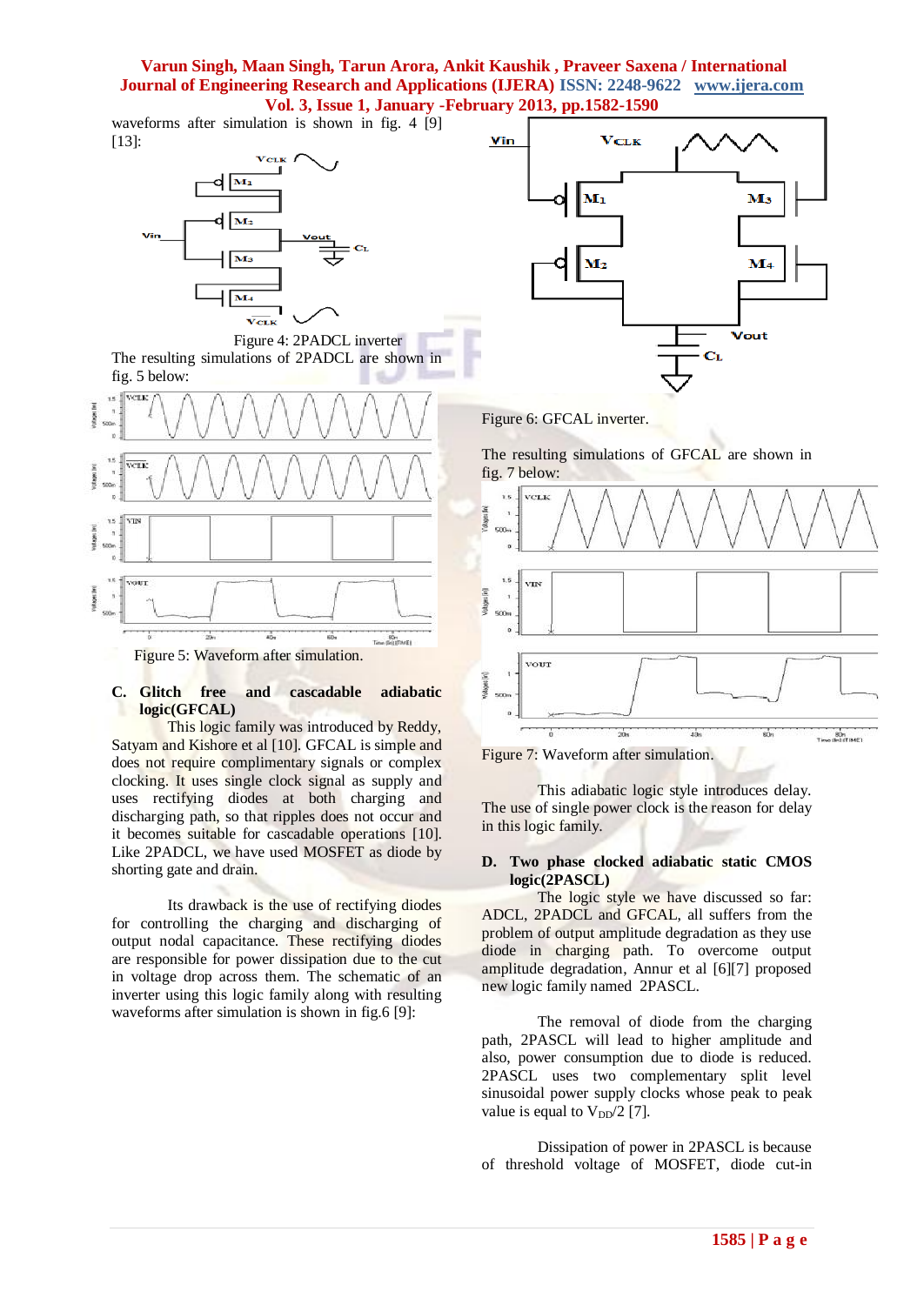potential and dissipation in resistance of PMOS and NMOS while charging or discharging the load.

The schematic of an inverter using this logic family along with resulting waveforms after simulation is shown in fig 8 [9]:



Figure 8: 2PASCL inverter.

The resulting simulations of 2PASCL are shown in the fig. 9



## **E. Static CMOS logic**

All the logic style we have studied so far, were based on basic static CMOS style. The basic static CMOS inverter consists of complimentary transistors, PMOS and NMOS. Both PMOS and NMOS are connected in series with a power supply of  $V_{DD}$ . This configuration helps increasing the processing speed by reducing resistance compared to NMOS-only or PMOS-only type devices. Also, it reduces the power consumption since one of the transistors is always remains off in both logic states.

The schematic of an inverter using static CMOS inverter along with resulting waveforms after simulation is shown in fig. 10:



Figure 10: Static CMOS inverter.

Simulation of Static CMOS inverter results in following waveform as shown in fig. 11:



Figure 11: waveforms after simulation.

So far we have discussed about inverters using ADCL, 2PADCL, GFCAL, 2PASCL and Static CMOS. On discussing them, we found that ADCL can be used as multiplexer to save power dissipation but it suffers from the problem of significant propagation delay problem as it uses single power clock, GFCAL also suffers from the problem of propagation delay as it also uses single power clock and 2PASCL suffers from the problem of ripples in the output. So, we used 2PADCL to make a 2:1 multiplexer as it significantly cure the problem of propagation delay by using two power clocks and also, it does not suffers from the problem of ripples in the output as in the case of 2PASCL. Further, now we will discuss on the multiplexers based on Static CMOS and 2PADCL.

## **VI. DESIGN AND SIMULATION OF A 2:1 MULTIPLEXER**

In this section, we have designed and simulated a 2:1 multiplexer using Static CMOS and 2PADCL. The 2:1 multiplexer is designed and simulated by HSPICE and we have used 180nm technology parameters provided by predictive technology. The supply voltage  $V_{DD}$  is 1.8v and the body terminals of NMOS and PMOS are connected to GROUND and  $V_{DD}$  respectively. The length and width of MOSFETs are  $L = 180$ nm and  $W = 720$ nm respectively and the operating temperature is chosen is  $25^{\circ}$ C. The power clock is kept at 100MHz, input selected are  $D_0=12.5$ Mhz,  $D_1=8.33$ Mhz and S=25Mhz. Diodes used are made from MOSFET by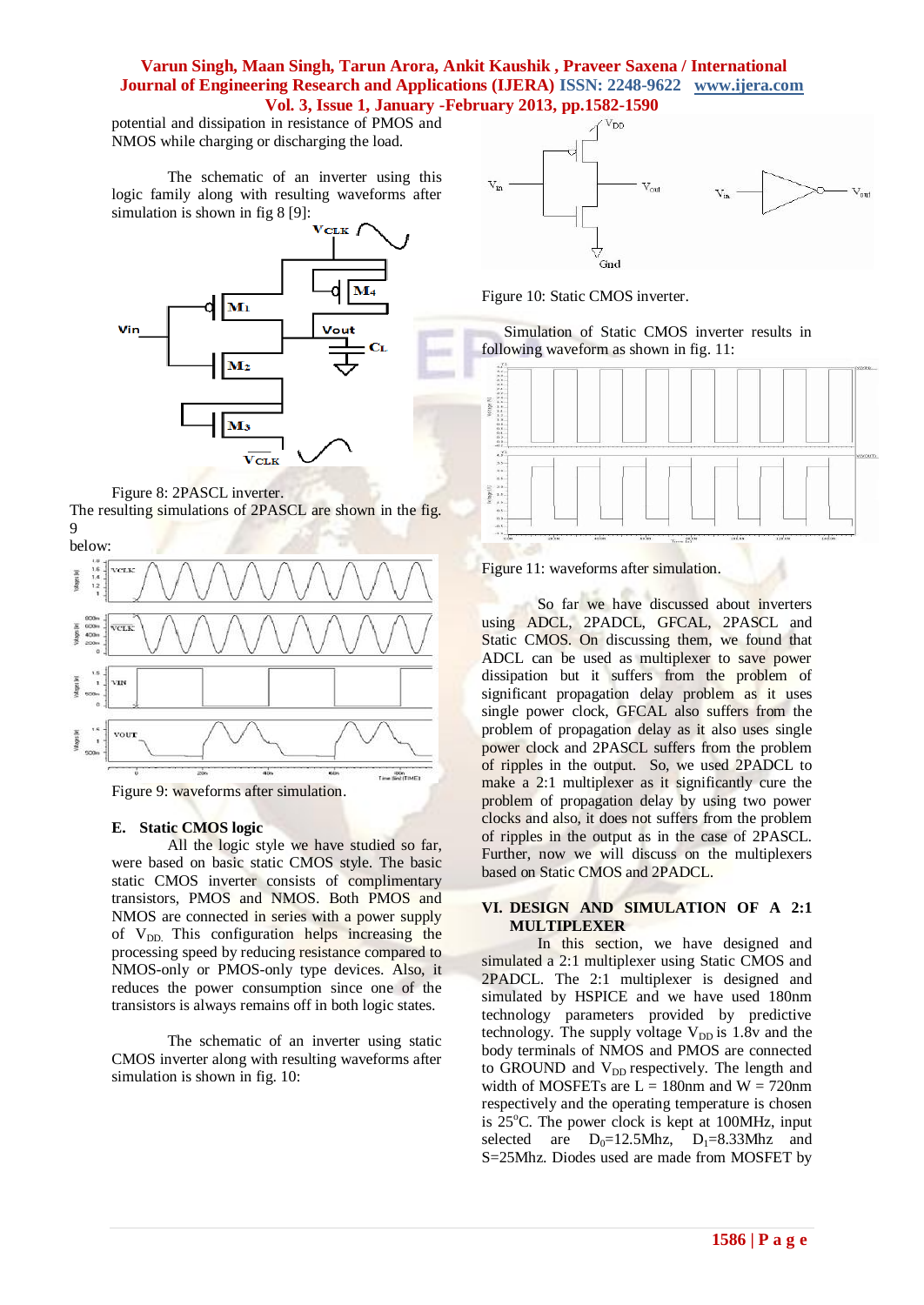shorting gate and drain terminal of NMOS and PMOS respectively.

**A. Design and Simulation of a 2:1 Multiplxer using Static CMOS logic.**



Figure 12: 2:1 multiplexer using Static CMOS.

Simulations results of waveforms for 2:1 multiplexer using static CMOS are as shown in fig. 13:



Figure 13: Waveforms after simulation.

The above waveforms after simulation indicates that Static CMOS multiplexer gives a ripple free output without any significant propagation delay problem.

# **B. Design and Simulation of 2:1 Multiplexer using Adiabatic 2PADCL:**

It implements the function  $F = (D_0)(S')$  +  $(D_1)(S)$ . When the select $(S)$  signal is low, it selects the signal  $D_0$  and steers it to the output and when

the select(S) signal is high it outputs the signal  $D_1$ , respectively. The multiplexer based on adiabatic 2PADCL uses complementary two phase supply signals as input. The power clock is 100MHz, input selected are  $D_0=12.5$ Mhz,  $D_1=8.33$ Mhz and S=25Mhz, and the operating temperature is  $25^{\circ}$ C. The design of 2:1 multiplexer circuit using adiabatic 2PADCL is given below in fig. 14:



Figure 14: 2:1 multiplexer using 2PADCL.

As to avoid confusion and for better understanding, we made a coloured power supply, ground and select. The waveforms resulting after Simulation of multiplexer using 2PADCL are as shown in Fig. 15.



Figure 15: Waveforms after simulation.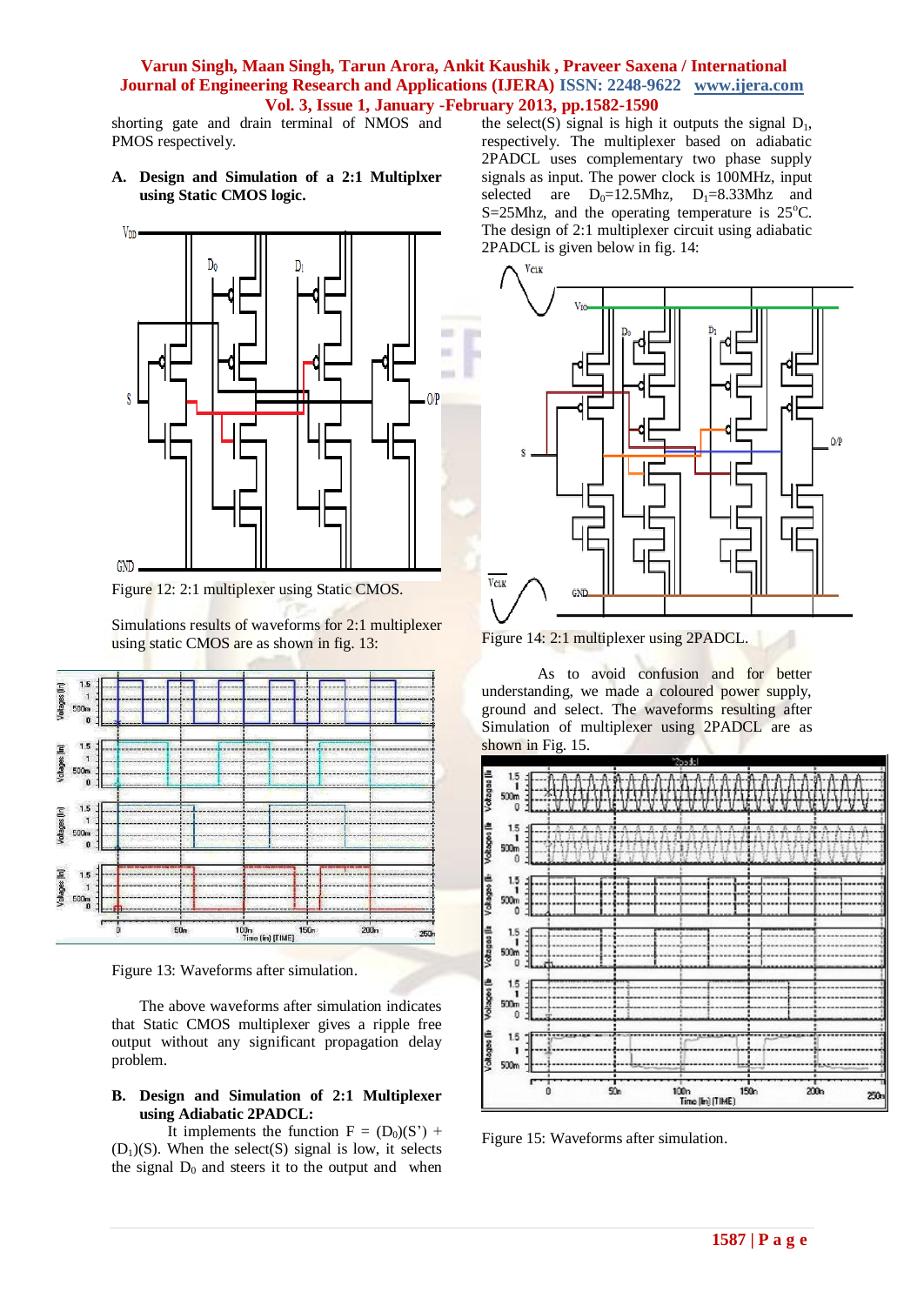As can be seen from the fig. 15, that because of the use of diodes in charging and discharging path, we are getting ripple free output and also, the use of complementary sin waves eliminates the problem of delay, as associated with ADCL and GFCAL with an advantage of low power dissipation across the circuit.

## *C.COMPARISON OF MULTIPLXER ON THE BASIS OF DIFFERENT PARAMETERS:*

We have so far designed and simulated 2:1 Multiplexers based on static CMOS and adiabatic 2PADCL. But this simulation is based on constant load capacitance, constant frequency and constant room temperature. But in the real world, multiplexer need to be work on varying parameters and varying conditions. So, now we will observe the effect of varying condition or varying parameters on Static CMOS Multiplexer and Multiplexer based on adiabatic 2PADCL and observe, why multiplexer based on adiabatic 2PADCL is better in power savings then Multiplexer based on Static CMOS. The 2:1 static CMOS Multiplexer and 2:1 adiabatic 2PADCL Multiplexer were compared on different varying parameters on the basis of power dissipation across them.'

# **i) Average power consumed by 2:1 Multiplexer designed with static CMOS family and 2PADCL family for different values of load capacitence.**

In this section, we have observed the effect of variation in load capacitance over the average power consumed by 2:1 multiplexer based on Static CMOS and Adiabatic 2PADCL. The load capacitance is varied from 10-190fF with a step size of 20fF and resulting power consumption is observed. The operating temperature is kept constant i.e  $25^{\circ}$ C. Input selected are D<sub>0</sub>=12.5Mhz,  $D_1=8.33Mhz$  and S=25Mhz. The effect of variation of load capacitance over power dissipation is shown in the table below:

Table I : Variation of Avg. Power Consumption with Load Capacitance.

| Load         | with Bodd Capacitance.<br>Power | Power       | Power     | $%$ of        |
|--------------|---------------------------------|-------------|-----------|---------------|
| capacitan    | Dissipation                     | dissipation | reduction | Power         |
|              |                                 |             |           |               |
| ce           | Of CMOS                         | of 2padcl   | $\mu$ w   | reducti       |
| $C_{L}$ (fF) |                                 | mux         |           | <sub>on</sub> |
| 10           | 2.249                           | 1.019       | 1.23      | 54.69         |
| 30           | 3.03                            | 1.3761      | 1.654     | 54.58         |
| 50           | 3.829                           | 1.692       | 2.137     | 55.81         |
| 70           | 4.632                           | 1.977       | 2.655     | 57.31         |
| 90           | 5.439                           | 2.233       | 3.206     | 58.94         |
| 110          | 6.246                           | 2.467       | 3.779     | 60.50         |
| 130          | 7.054                           | 2.679       | 4.375     | 62.02         |
| 150          | 7.863                           | 2.875       | 4.988     | 63.43         |
| 170          | 8.672                           | 3.054       | 5.618     | 64.78         |
| 190          | 9.481                           | 3.216       | 6.265     | 65.07         |

On the basis of simulation results shown in Table I, a graph has been plotted showing the variation of power consumption by Static CMOS Multiplexer and 2PADCL Multiplexer:



Figure 16: Variation of Avg. Power Consumption with Load Capacitance.

The average power dissipation increases with the increment in load capacitance. As can be seen from the graph I, with increase in load capacitance, the power dissipation across Static CMOS multiplexer increases significantly but in multiplexer using 2PADCL, this power dissipation is not increasing at the rate as with the case of multiplexer using Static CMOS. With constant temperature and power clock supply and varying load capacitance, the multiplexer using 2PADCL tends to offers upto 65% of power saving in comparison to multiplexer based of Static CMOS.

*ii) Average power consumed by 2:1 Multiplexer designed with static CMOS family and 2PADCL for different Input frequecies.*

In this section, we have observed the effect of variation in frequency over the average power consumed by 2:1 multiplexer based on Static CMOS and Adiabatic 2PADCL. We have kept power clock frequency to be 100MHz. While varying the frequency of inputs, we have kept temperature and load capacitance constant. The variation in  $T_{SON}$  kept between 20-200ns with a step size of 20ns. The temperature is kept  $25^{\circ}$ C.

As, frequency is inversely proportional to the time period of the wave  $T = 1/f$ , so by varying the time period  $T_{ON}$  of a wave, we can observe power dissipation for different values of input frequencies, where  $T = T_{ON} + T_{OFF}$  and the wave is square in nature with  $T_{ON} = T_{OFF}$ . So, more the time period, lower will be the frequency, and less will be the power dissipation. Also, as multiplexer has two inputs and a select line:  $D_0$ ,  $D_1$  and S, so we have selected their time periods as  $T_{D0} = 2T_S$  and  $T_{D1} =$  $3T<sub>S</sub>$ . As we have mentioned the relationship between time periods of both input and select line, the time period of all three will vary, as a fact frequency will also vary.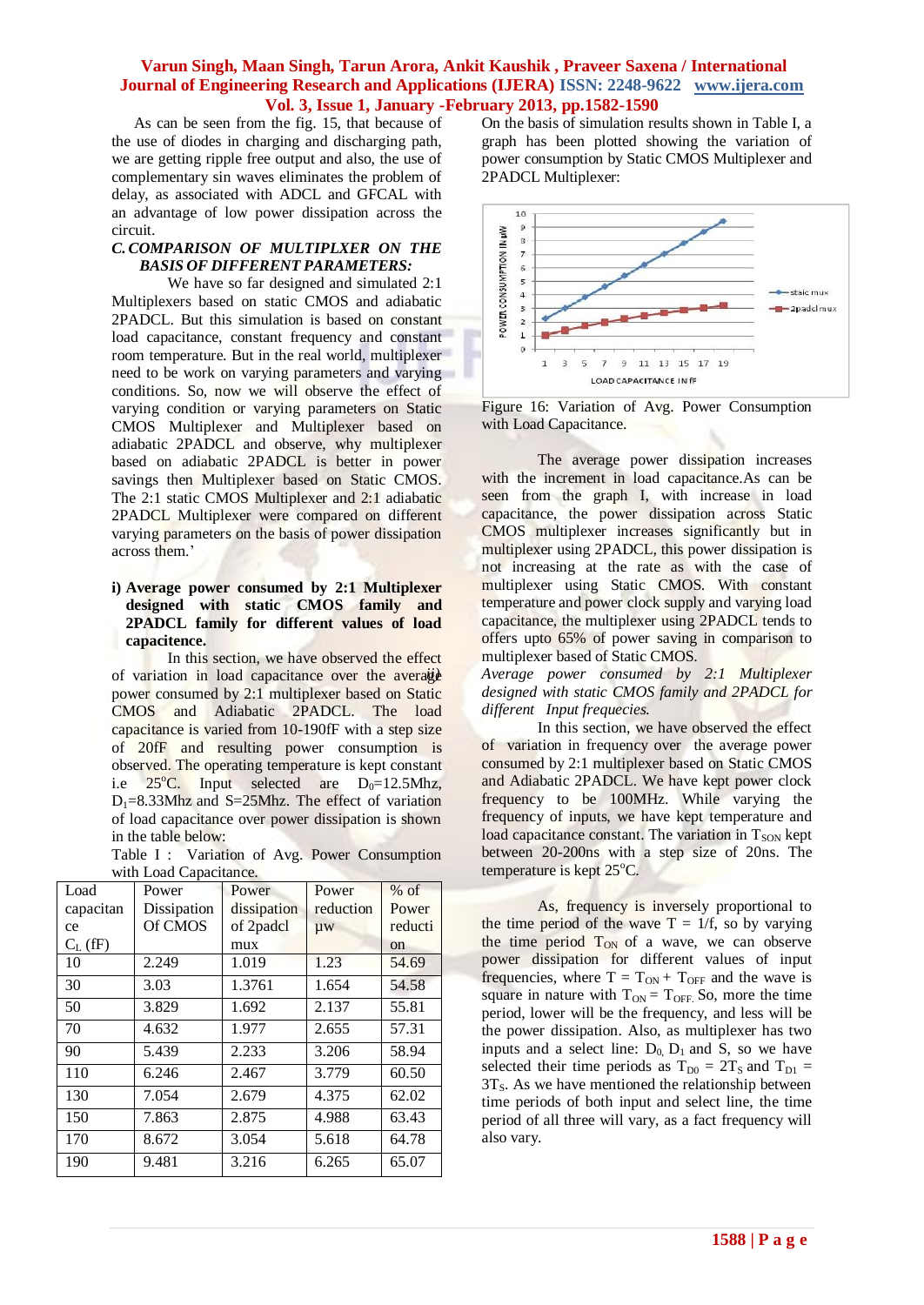m

Table II : Variation of Avg. Power Consumption with Varying Time Period..

| $T_{SON}$ of | Power       | Power       | Power      | % power   |
|--------------|-------------|-------------|------------|-----------|
| select       | Dissipation | dissipation | reduction  | reduction |
| line         | Of CMOS     | Of          | In $\mu w$ |           |
|              | In uw       | 2PADCL      |            |           |
|              |             | In uw       |            |           |
| 20           | 3.116       | 1.195       | 1.921      | 61.64     |
| 40           | 1.355       | 0.6200      | 0.735      | 54.24     |
| 60           | 0.8337      | 0.4211      | 0.4126     | 49.49     |
| 80           | 0.5696      | 0.3036      | 0.266      | 46.69     |
| 100          | 0.4681      | 0.2522      | 0.2159     | 46.12     |
| 120          | 0.3974      | 0.2136      | 0.1838     | 46.25     |
| 140          | 0.3569      | 0.1986      | 0.1583     | 44.35     |
| 160          | 0.3072      | 0.1684      | 0.1388     | 45.18     |
| 180          | 0.2581      | 0.1393      | 0.1188     | 46.02     |
| 200          | 0.2307      | 0.1221      | 0.1086     | 47.07     |

On the basis of simulation results shown in Table II, a graph has been plotted showing the variation of power consumption by Static CMOS Multiplexer and 2PADCL Multiplexer:



Figure 17:Variation of Avg. Power Consumption with Varying Time Period

As can be observed from the Fig. 17, with increase in frequency, the power dissipation across multiplexer using Static CMOS and 2 PADCL is increasing. At low freqencies, the power dissipation is less. With constant load capacitance and consrant temperature and varying frequency, the multiplexer using 2PADCL gives a power saving upto 61% in comparison to multiplexer using Static CMOS.

# **iii) Average power consumed by 2:1 Multiplexer designed with static CMOS family and 2PADCL for different operating temperature.**

In this section, we have observed the effect of variation in temperature over average power consumed by 2:1 multiplexer based on Static CMOS and Adiabatic 2PADCL. While varying the temperature, we have kept constant frequency and constant load capacitance. The variation in

temperature is kept between  $10^{\circ}$ -90 $^{\circ}$ C with a step size of  $10^{\circ}$ C. The power clock used is of 100MHz and the load capacitance is kept at a value of 10fF. The effect of variation of temperature on power dissipation of multiplexer using Static CMOS and 2PADCL is shown in the table III below:

|  |                           |  | Table III : Variation of Avg. Power Consumption |
|--|---------------------------|--|-------------------------------------------------|
|  | with Varying Temperature. |  |                                                 |

| Temperature     | Power       | Power       | Power      | $\frac{0}{0}$ |
|-----------------|-------------|-------------|------------|---------------|
| In $^{\circ}$ C | dissipation | dissipation | Reducti    | power         |
|                 | Of CMOS     | Of          | -on        | Red-          |
|                 | In uw       | 2PADCL      | In $\mu w$ | uction        |
|                 |             | In uw       |            |               |
| 10              | 2.239       | 0.9921      | 1.2469     | 55.69         |
| 20              | 2.245       | 1.009       | 1.236      | 55.05         |
| 30              | 2.255       | 1.029       | 1.226      | 54.36         |
| 40              | 2.267       | 1.050       | 1.217      | 53.68         |
| 50              | 2.277       | 1.071       | 1.206      | 52.96         |
| 60              | 2.292       | 1.095       | 1.197      | 52.22         |
| 70              | 2.309       | 1.118       | 1.191      | 51.58         |
| 80              | 2.363       | 1.142       | 1.221      | 51.67         |
| 90              | 2.387       | 1.167       | 1.220      | 51.11         |

On the basis of simulation results shown in Table III, a graph has been plotted showing the variation of power consumption by Static CMOS Multiplexer and 2PADCL Multiplexer:



Figure 18: Variation of Avg. Power Consumption with Varying Load Capacitance.

As can be observed from the Fig.18, with increase in temperature, power dissipation across multiplexer using Static CMOS and 2PADCL is increased. The reason for increase in dissipation is static power dissipation associated with it, which occurs due to sub threshold current and leakage current. At normal temperature the power dissipation due to sub threshold and leakage current can be ignored. But with increase in temperature, the dissipation due to sub threshold and leakage starts